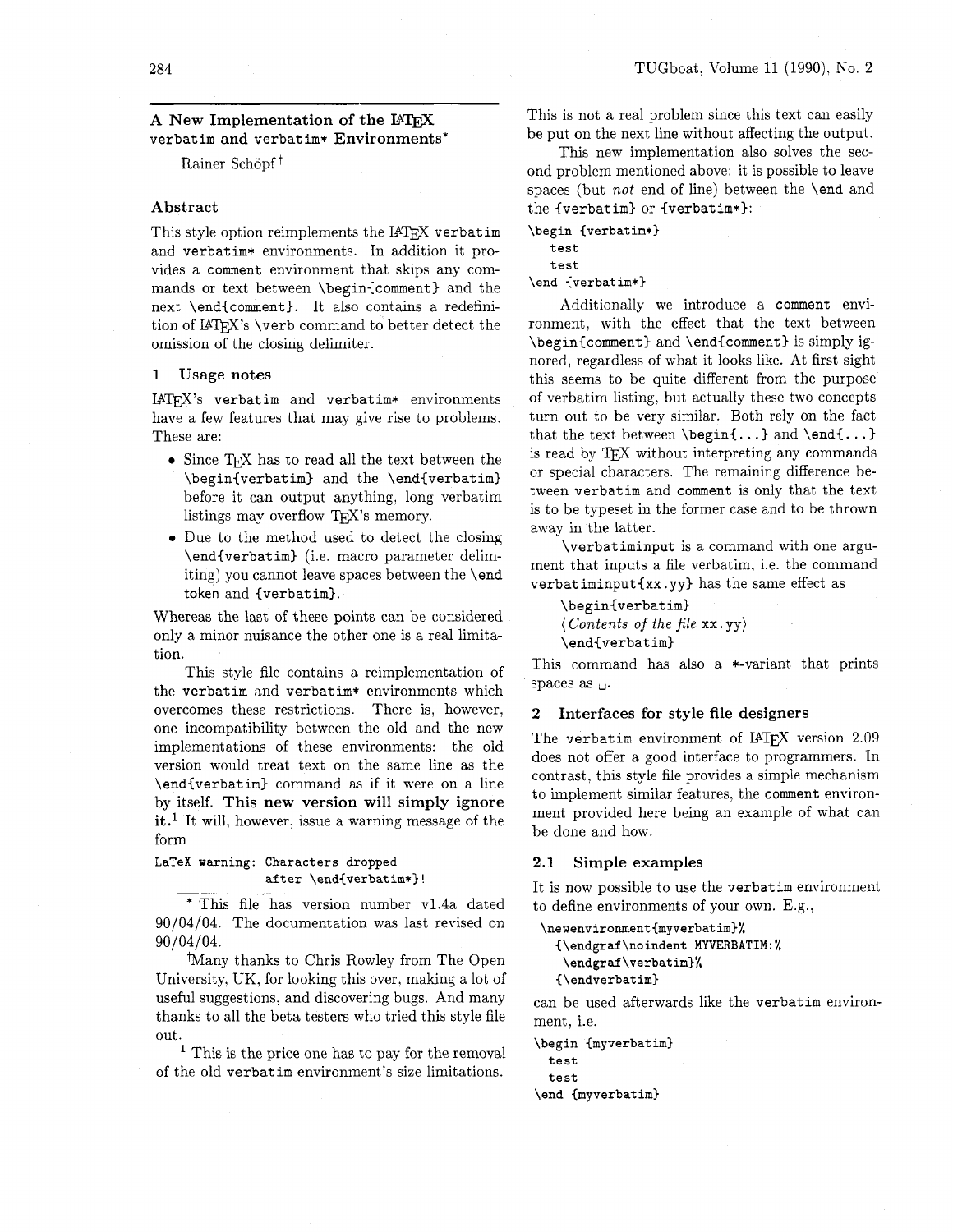### Another way to use it is to write

### \let\foo=\comment

### \let\endfoo=\endcomment

and from that point on environment foo is the same as the comment environment, i.e. everything inside its body is ignored.

You may also add special commands after the **\verbatim** macro is invoked, e.g.

```
\newenvironment{myverbatim)% 
  ~\verbatim\myspecialverbatimsetup)% 
  {\endverbat im)
```
though you may want to learn about the hook **\everyQverbatim** at this point. However, there are still a number of restrictions:

1. You must not use **\begin(verbatim)** inside a definition, e.g.

```
\newenvironment(myverbatim3% 
I\endgraf\noindentuMYVERBATIM:% 
,,\endgraf\begin{verbatim))% 
(\end(verbatim))
```

```
If you try this example, Tr[X] will report a
"runaway argument" error. More generally, 
it is not possible to use \begin(verbatim). . . 
\end(verbatim) or the related environments in 
the definition of the new environment.
```
**2.** You cannot use the **verbatim** environment inside user defined **commands:** e.g..

```
\newcommand [ll (\verbatimfile)% 
(\begin(verbatim)% 
,,\input (#I)% 
,,\endCverbatirn))
```
does not work; nor does

```
\newcommand[1] (\verbatimfile)% 
  {\verbatim\input(#l)\endverbatim)
```
**3.** The name of the newly defined environment must not contain characters with category code other than **11** (letter) or **12** (other), or this will not work.

### **2.2 The interfaces**

Let us start with the simple things. Sometimes it may be necessary to use a special typeface for your verbatim text, or perhaps the usual computer modern typewriter shape in a reduced size.

You may select this by redefining the macro **\verbatimQfont.** This macro is executed at the beginning of every verbatim text to select the font shape. Do not use it for other purposes; if you find yourself abusing this you may want to read about the **\everyQverbatim** hook below.

Per default. **\verbatimQf ont** switches to the typewriter font and disables the ?' and ! ' ligatures.

There is a hook (i.e. a token register) called **\everyQverbatim** whose contents are inserted into TFX's mouth just before every verbatim text. Please use the **\addtoQhook** macro to add something to this hook. It is used as follows:

**\addtoQhook(name** of **the hook)** 

**((commands to be added))** 

After all specific setup. like switching of category codes, has been done, the **\verbatim@start**  macro is called. This starts the main loop of the scanning mechanism implemented here. Any other environment that wants to make use of this feature should call this macro as its last action.

These are the things that concern the start of a verbatim environment. Once this (and other) setup has been done, the code in this style file reads and processes characters from the input stream in the following way:

- 1. Before it starts to read the first character of an input line the macro **\verbatimQstartline** is called.
- **2.** After some characters have been read, the macro **\verbatimQaddtoline** is called with these characters as its only argument. This may happen several times per line (when an **\end** command is present on the line in question).
- **3.** When the end of the line is reached, the macro **\verbat imQprocessline** is called to process the characters that **\verbatimQaddtoline** has accumulated.
- **4.** Finally, there is the macro **\verbatimQf inish**  that is called just before the environment is ended by a call to the **\end** macro.

To make this clear consider the standard **verbatim** environment. In this case the three macros above are defined as follows:

- **1. \verbatimQstartline** clears the character buffer (a token register).
- **2. \verbat imQaddt oline** adds its argument to the character buffer.
- **3. \verbatimQprocessline** typesets the characters accumulated in the buffer.

With this it is very simple to implement the **comment**  environment: in this case **\verbatimQstartline**  and **\verbatim@processline** are no-ops whereas **\verbatim@addtoline** discards its argument.

Another possibility is to define a variant of the **verbatim** environment that prints line numbers in the left margin. Assume that this would be done by a counter called **VerbatimLineNo.** Assuming that this counter was initialized properly by the environment, **\verbatimQprocessline** would be defined in this case as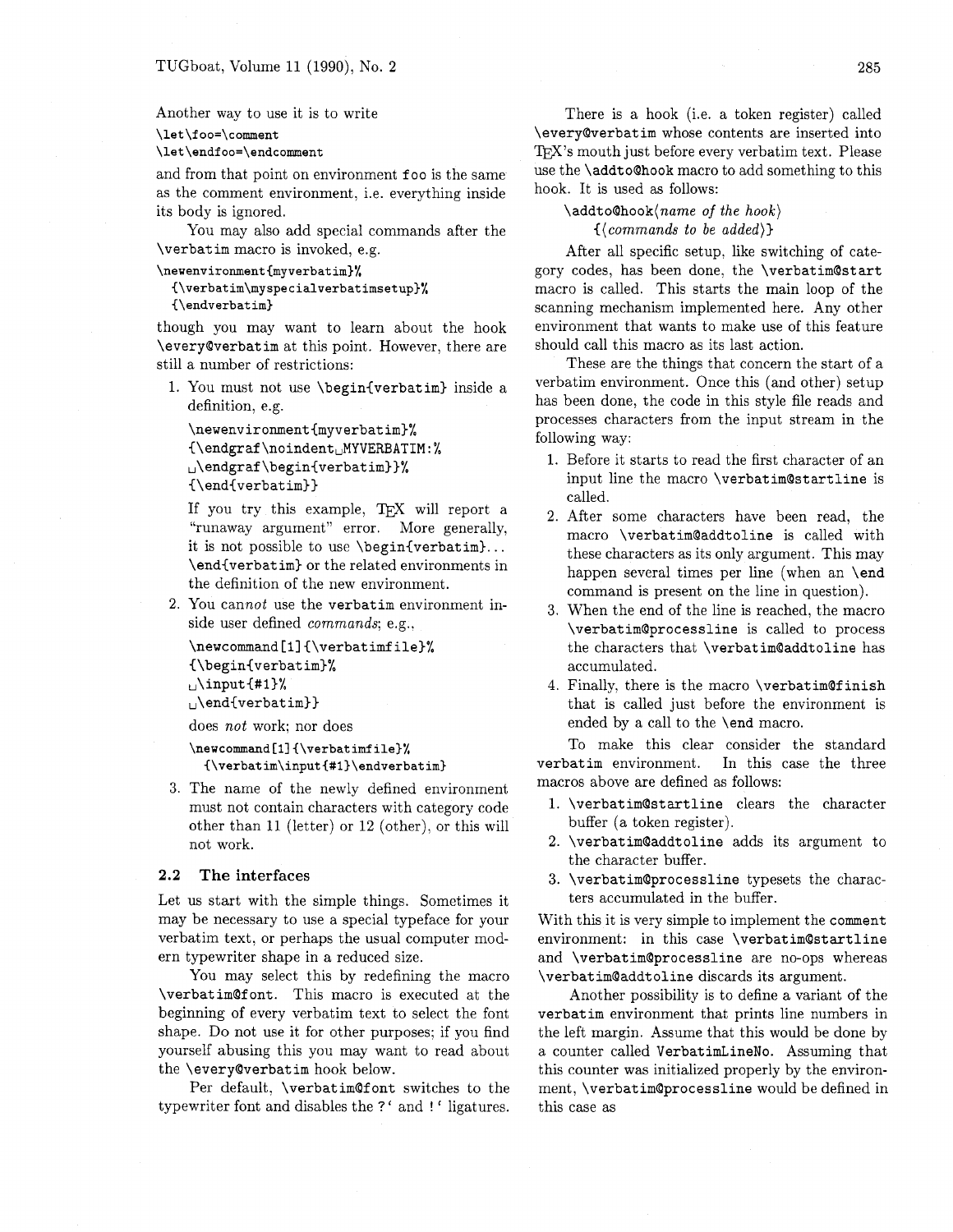### \def\verbatim@processline{% \addtocounter{VerbatimLineNo}{1}% \llap{\theVerbatimLineNo \\hskip\@totalleftmargin}}

As a final nontrivial example we describe the definition of an environment called **verbatimwrite.** It writes all text in its body to a file the name of which it is given as an argument. We assume that a stream number called **\verbatimQout**  has already been reserved by means of the **\newwrite** macro.

Let's begin with the definition of the macro **\verbat imwrite.** 

### \def\verbatimwrite#1{%

First we call **\Qbsphack** so that this environment does not influence the spacing. Then we open the file and set the category codes of all special characters:

## *\@bsphack*

\immediate\openout \verbatim@out #1

### **3 The implementation**

\let\do\@makeother\dospecials \catcode'\^^M\active

The default definitions of the macros

\verbatim@startline \verbatim@addtoline \verbatim@finish

are also used in this environment. Only the macro **\verbat imQprocessline** has to be changed before **\verbatimQstart**  is called:

```
\def\verbatim@processline{%
 \immediate\write\verbatim@out
    {\the\verbatim@line}}%
\verbatim@start}
```
The definition of **\endverbatimwrite** is very simple: we close the stream and call **\Qesphack** to get the spacing right.

```
\def\endverbatimwrite{%
  \immediate\closeout\verbatim@out
  \@esphack}
```
We use a mechanism similar to the one implemented for the **\comment... \endcomment** macro in  $A_MS$ -T<sub>E</sub>X: We input one line at a time and check if it contains the **\end{...**} tokens. Then we can decide whether we have reached the end of the verbatim text, or must continue.

As always we begin by identifying the latest version of this file on the VDU and in the transcript file.

```
1 \typeoutCStyle-Option: 'verbatim' 
2 \f ileversion \space <\f iledate> (RmS)} 
3 \typeout{English Documentation
```

```
4 \@spaces \@spaces \space <\docdate> (RmS))
```
### **3.1 Preliminaries**

\addto@hook We begin by defining a macro that adds tokens to a hook. The first argument is supposed to be a token register, the second consists of arbitrary TEX text.

**5 \def\addto@hook#l#2{#l\expandafter{\the#1#2l}** 

**\every@verbatim** The hook (i.e. token register) **\every@verbatim** is initialized to  $\langle empty\rangle$ .

```
6 \neutoks\every@verbatim 
7 \every@verbatim={}
```
**\@makeother** takes as argument a character and changes its category code to 12 (other).

```
8 \def\@makeother#1{\catcode'#112\relax}
```
*\@vobeyspaces* The macro **\Qvobeyspaces** causes spaces in the input to be printed as spaces in the output.

> 9 \begingroup 10 \catcode'\ =\active% 11 \gdef\@vobeyspaces{\catcode'\ \active\let \@xobeysp}% 12 \endgroup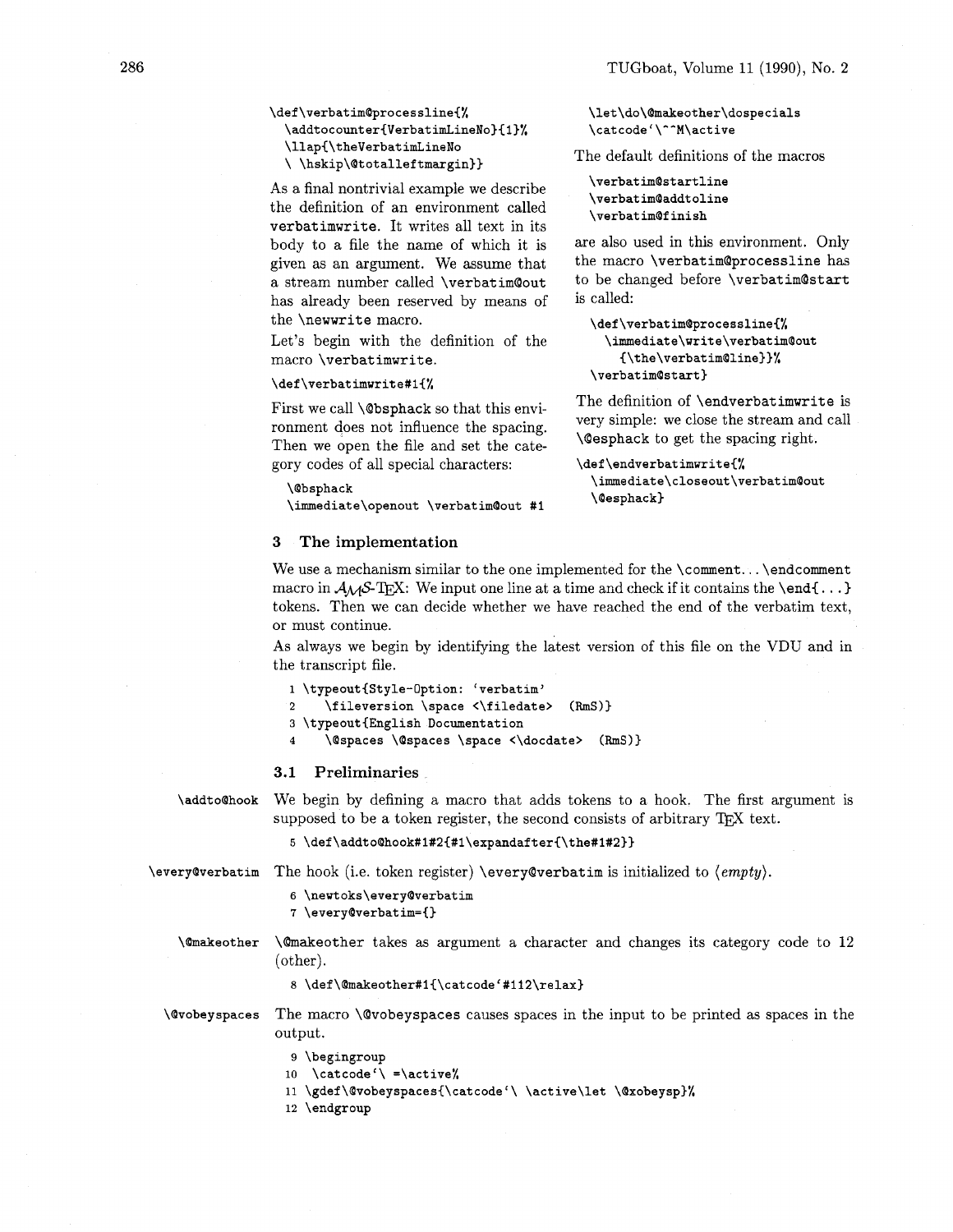\@xobeysp The macro \Qxobeysp produces exactly one space in the output, protected against breaking just before it. **(\QM** is an abbreviation for the number 10000.)

13 \def\@xobeysp{\leavevmode\penalty\@M\ }

\verbatim@line We use a newly defined token register called \verbatim@line that will be used as the character buffer.

14 \newtoks\verbatim@line

The following four macros are defined globally in a way suitable for the verbatim and verbatim\* environments.

**\verbatim@startline \verbat imQaddt oline \verbatimQprocessline**  \verbatimQstartline initializes processing of a line by emptying the character buffer (\verbat im@line).

15 \def\verbatim@startline{\verbatim@line{}}

\verbatimQaddtoline adds the tokens in its argument to our buffer register \verbatimQline without expanding them.

### 16 **\def \verbatimQaddtoline#l(%**

**17 \verbatimQline\expandafter{\the\verbatimQline#l)}** 

Processing a line inside a verbatim or verbatim\* environment means printing it. Ending the line means that we have to begin a new paragraph. We use \par for this purpose. Note that  $\parbox{1.0ex}{\text{perb}}$  in  $\@Ver$  batim to force TFX into horizontal mode and to insert an empty box so that empty lines in the input do appear in the output.

18 \def\verbatim@processline{\the\verbatim@line\par}

**\verbat imQf inish**  As a default, \verbatimQf inish processes the remaining characters. When this macro is called we are facing the following problem: when the \end{verbatim) command is encountered \verbatimQprocessline is called to process the characters preceding the command on the same line. If there are none, an empty line would be output if we did not check for this case.

> If the line is empty \the\verbatimQline expands to nothing. To test this we use a trick similar to that on p. 376 of the T<sub>F</sub>Xbook, but with  $\mathsf{\$...}\mathsf{\$}$  instead of the ! tokens. These tokens can never have the same category code as those appearing in the token register \verbatimQline where \$ characters were read with category code 12 (other). Note that \if cat expands the following tokens so that \the\verbatim@line is replaced by the accumulated characters

### **19 \def\verbatimQfinish{\ifcat\$\the\verbatimQline\$\else**  20 **\verbatim@processline\fi}**

### **3.2** The verbatim and verbatim\* environments

**\verbat imQf ont** 

We start by defining the macro \verbatimQf ont that is to select the font and to set font-dependent parameters. For the default computer modern typewriter font (cmtt) we have to avoid the ligatures  $\mathbf{i}$  and  $\mathbf{j}$  (as produced by !' and ?'). We do this by making the backquote ' character active and defining it to insert an explicit kern before the backquote character. While the backquote character is active we cannot use it in a construction like \cat code ' *(char)=(number).* Instead we use the ASCII code of this character (96).

```
21 \begingroup
```

```
22 \catcode '\'=\active
```
23 \gdef\verbatim@font{\tt \catcode96\active \def'{\kern\z@\char96 }}

24 \endgroup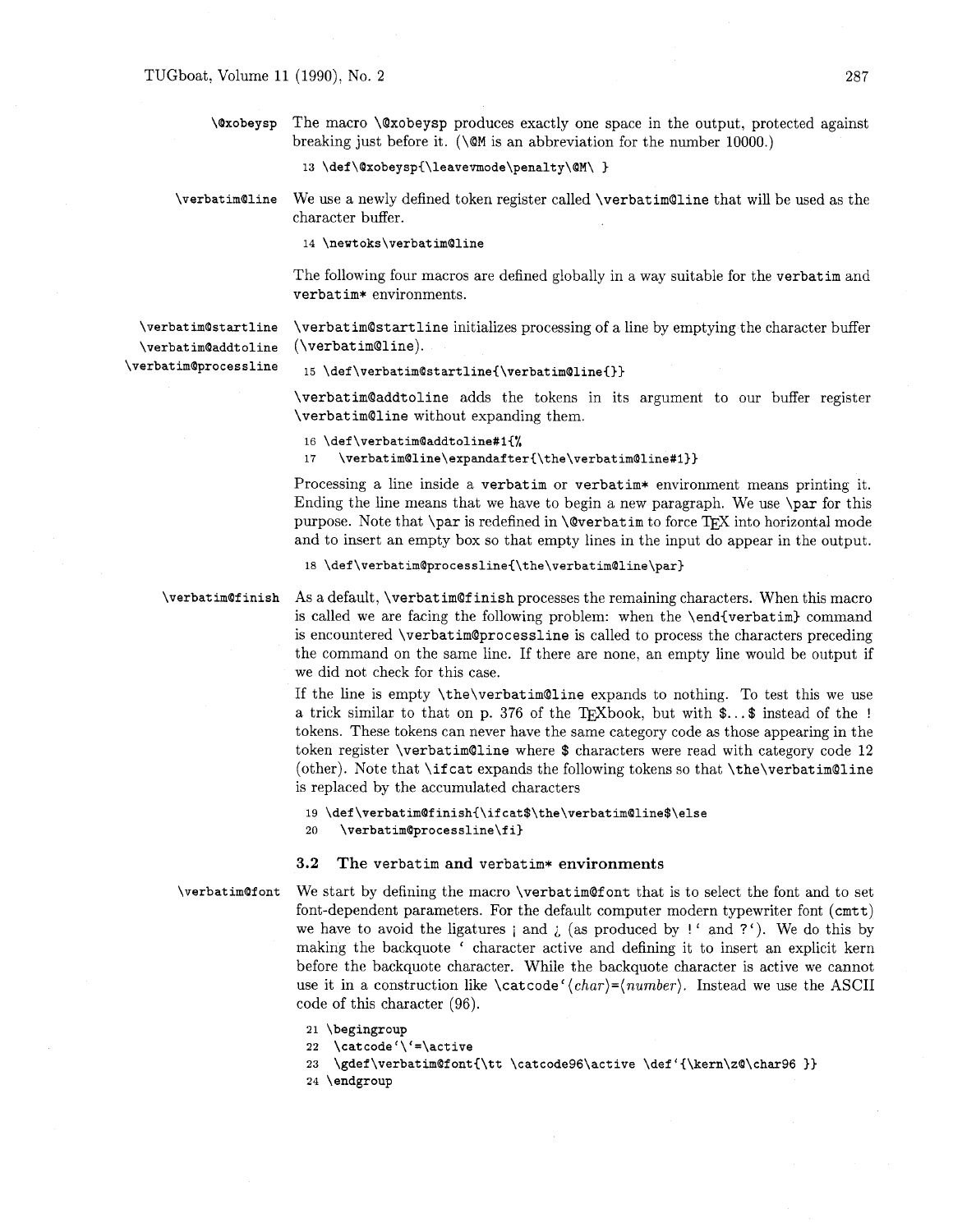\@verbatim The macro \@verbatim sets up things properly. First of all, the tokens of the \everyQverbatim hook are inserted. Then a trivlist environment is started and its first \item command inserted. Each line of the verbatim or verbatim\* environment will be treated as a separate paragraph.

```
25 \def\@verbatim{\the\every@verbatim
```
26 \trivlist \item[]%

The paragraph parameters are set appropriately: left and right margins, paragraph indentation, the glue to fill the last line and the vertical space between paragraphs. This has to be zero since we do not want to add extra space between lines.

```
27
    \leftskip\@totalleftmargin\rightskip\z@
```
### \parindent\z@\parfillskip\@flushglue\parskip\z@ 28

There's one point to make here: the list environment uses  $TFX$ 's \parshape primitive to get a special indentation for the first line of the list. If the list begins with a verbatim environment this \parshape is still in effect. Therefore we have to reset this internal parameter explicitly. We could do this by assigning 0 to \parshape. However, there is a simpler way to achieve this: we simply tell  $TFX$  to start a new paragraph. As is explained on p. 103 of the TEXbook, this resets \parshape to zero.

\@@par 29

We now ensure that  $\partial$  has the correct definition, namely to force T<sub>R</sub>X into horizontal mode and to include an empty box. This is to ensure that empty lines do appear in the output.

```
30 \def \par{\leavevmode\null\Qmpar}%
```
Now we call \obeylines to make the end of line character active,

```
\obeylines
31
```
switch to the font to be used,

### **32** \verbat imQf ont

and change the category code of all special characters to 12 (other).

#### \let\do\@makeother \dospecials} 33

\verbatim Now we define the toplevel macros. \verbatim is slightly changed: after setting up

\verbatim\* things properly it calls \verbatim@start.

### 34 \def\verbatim{\@verbatim \frenchspacing\@vobeyspaces\verbatim@start}

\verbatim\* is defined accordingly.

35 \@namedef{verbatim\*}{\@verbatim\verbatim@start}

\endverbatim To end the verbatim and verbatim\* environments it is only necessary to finish the \endverbatim\* trivlist environment started in \@verbatim.

36 \let\endverbatim=\endtrivlist

```
37 \expandafter\let\csname endverbatim*\endcsname =\endtrivlist
```
### 3.3 The comment environment

\comment The \comment macro is similar to \verbatim\*. However, we do not need to switch \endcomment fonts or set special formatting parameters such as \parindent or \parskip. We need only set the category code of all special characters to 12 (other) and that of **^-M** (the end of line character) to 13 (active). The latter is needed for macro parameter delimiter matching in the internal macros defined below. In contrast to the default definitions used by the \verbatim and \verbatim\* macros, we define \verbatim@addtoline to throw away its argument and \verbatim@processline, \verbatim@startline, and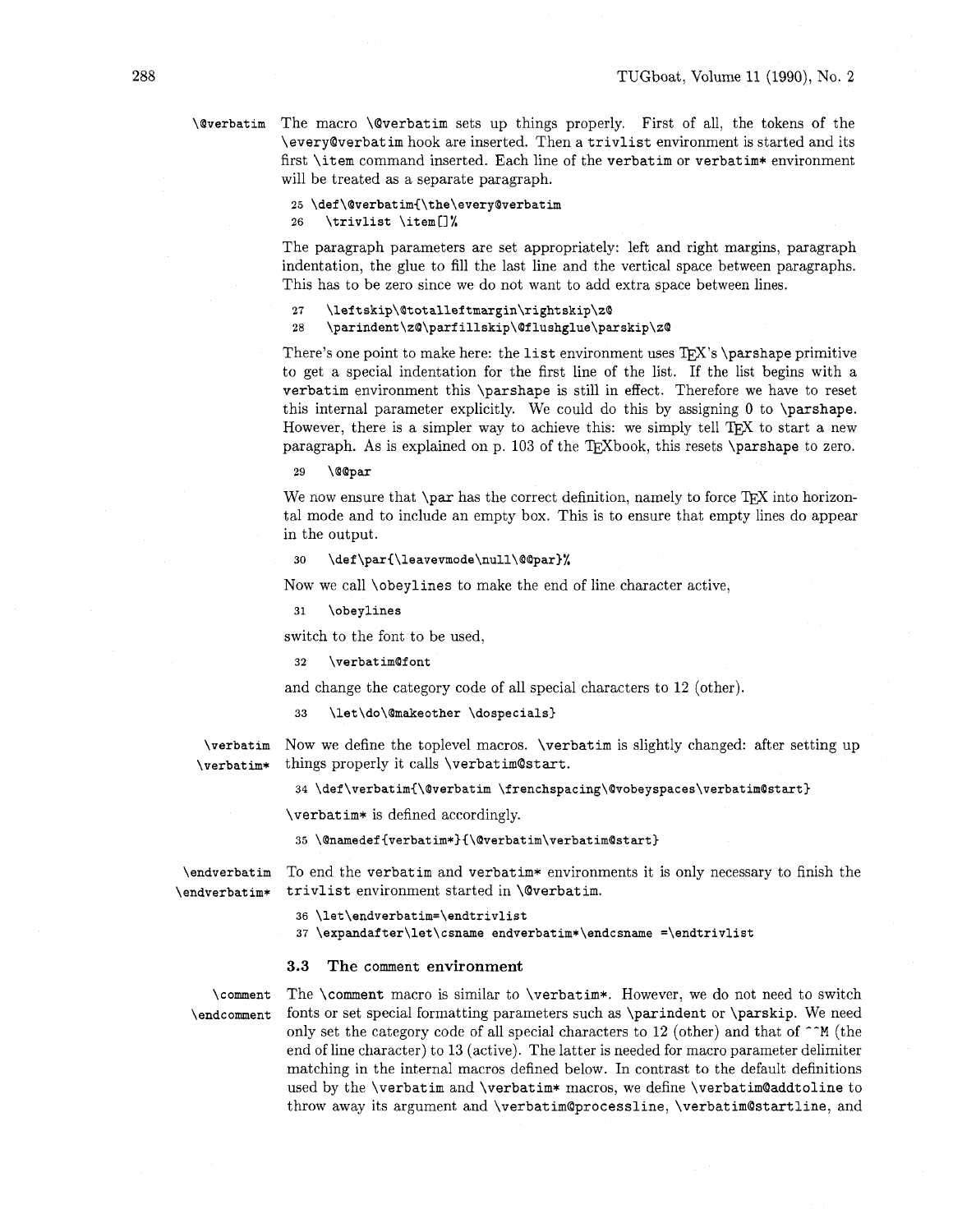\verbatimQfinish to act as no-ops. Then we call \verbatim@. But the first thing we do is to call \Qbsphack so that this environment has no influence whatsoever upon the spacing.

|     | 38 \def\comment{\@bsphack                         |
|-----|---------------------------------------------------|
| -39 | \let\do\@makeother\dospecials\catcode'\^^M\active |
| 40  | \let\verbatim@startline\relax                     |
| 41  | \let\verbatim@addtoline\@gobble                   |
| 42  | \let\verbatim@processline\relax                   |
| -43 | \let\verbatim@finish\relax                        |
| 44  | $\verb \verbatim@ $                               |

\endcomment is very simple: it only calls \@esphack to take care of the spacing. The \end macro closes the group and therefore takes care of restoring everything we changed.

45 \let\endcomment=\@esphack

### **3.4 The main loop**

Here comes the tricky part: During the definition of the macros we need to use the special characters  $\setminus$ ,  $\setminus$ , and  $\rbrace$  not only with their normal category codes, but also with category code 12 (other). We achieve this by the following trick: first we tell  $TFX$  that  $\setminus$ ,  $\mathcal{L}$ , and  $\mathcal{L}$  are the lowercase versions of !,  $\mathcal{L}$ , and  $\mathcal{L}$ . Then we replace every occurrence of  $\setminus$ ,  $\{$ , and  $\}$  that should be read with category code 12 by !,  $\left[$ , and  $\right]$ , respectively, and give the whole list of tokens to \lowercase, knowing that category codes are not altered by \lowercase!

But first we have ensure that !, [, and ] themselves have the correct category code! To allow special settings of these codes we hide their setting in the macro \vrb@catcodes. If it is already defined our new definition is skipped.

```
46 \@ifundefined{vrb@catcodes}%
47
    {\def\vrb@catcodes{%
        \catcode'\!12\catcode'\[12\catcode'\]12}}{}
48
```
This allows the use of this code for applications where other category codes are in effect.

We start a group to keep the category code changes local.

```
49 \begingroup
```

```
\vrb@catcodes
50
```
51 \lccode'\!='\\ \lccode'\[='\{ \lccode'\]='\}

We also need the end-of-line character  $\hat{ }$   $\hat{ }$  M, as an active character. If we were to simply write  $\catcode'$ <sup>--M=</sup>\active then we would get an unwanted active end of line character at the end of every line of the following macro definitions. Therefore we use the same trick as above: we write a tilde  $\tilde{ }$  instead of  $\tilde{ }$   $\tilde{ }$ M and pretend that the latter is the lowercase variant of the former. Thus we have to ensure now that the tilde character has category code 13 (active).

```
\catcode'\"=\active \lccode'\"='\"^M
52
```
The use of the \lowercase primitive leads to one problem: the uppercase character **'C'** needs to be used in the code below and its case must be preserved. So we add the command:

```
53 \lccode'\C='\C
```
Now we start the token list passed to \lowercase.

**54 \lowercase{%** 

Since this is done in a group all macro definitions are executed globally.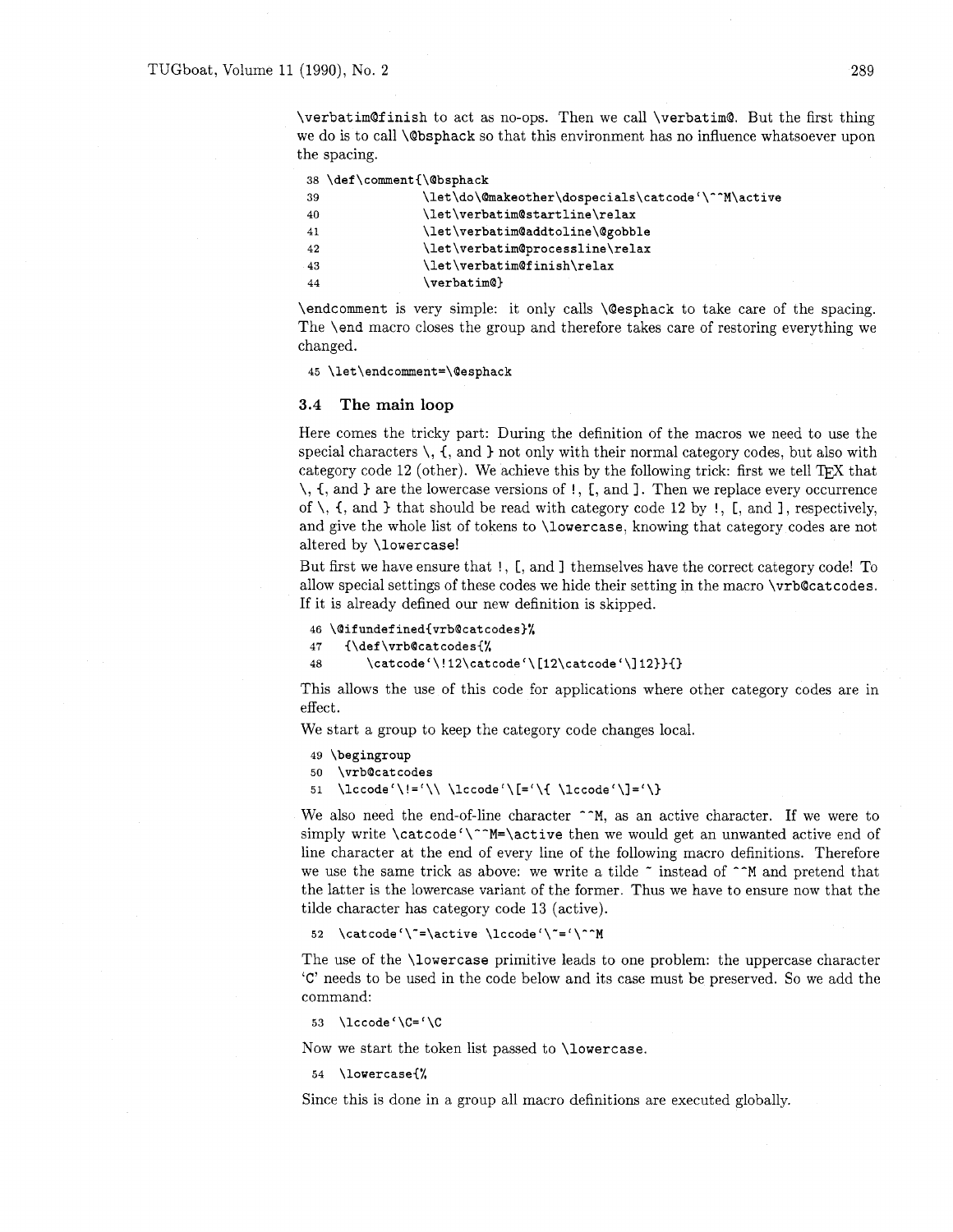**\verbatim@start** The purpose of \verbatim@start is to check whether there are any characters on the same line as the \begin{verbatim) and to pretend that they were on a line by themselves. On the other hand, if there are no characters remaining on the current line we shall just find an end of line character. \verbatim@start performs its task by first grabbing the following character (its argument). This argument is then compared to an active  $\cap$ <sup>M</sup>, the end of line character.

#### 55 \gdef\verbatim@start#1{%

\verbatim@startline 56

57 \if\noexpand#1\noexpand~%

If this is true we transfer control to \verbatim@ to process the next line. We use \next as the macro which will continue the work.

**58 \let\next \verbat imQ** 

Otherwise, we define \next to expand to a call to \verbatim@ followed by the character just read so that it is reinserted into the text. This means that those characters remaining on this line are handled as if they formed a line by themselves.

\else \def\next{\verbatim@#1}\fi  $59$ 

Finally we call \next.

60 **\next}%** 

**\verbatim@** The three macros \verbatim@, \verbatim@@; and \verbatim@@@ form the "main loop" of the verbatim environment. The purpose of \verbatim@ is to read exactly one line of input. \verbatim@@ and \verbatim@@@ work together to find out whether the four characters \end (all with category code 12 (other)) occur in that line. If so, \verbatim@@@ will call \verbatim@test to check whether this \end is part of \end{verbatim) and will terminate the environment if this is the case. Otherwise we continue as if nothing had happened. So let's have a look at the definition of \verbatim@:

61 **\gdef\verbatim@#l-(\verbatim@@#l!end\@nil}%** 

Note that the ! character will have been replaced by a  $\backslash$  with category code 12 (other) by the \lowercase primitive governing this code before the definition of this macro actually takes place. That means that it takes the line, puts \end (four character tokens) and \@nil (one control sequence token) as a delimiter behind it, and then calls \verbat im@@.

**\verbatim@@** \verbatim@@ takes everything up to the next occurrence of the four characters \end as its argument.

### **62 \gdef\verbatim@@#l!endC%**

That means: if they do not occur in the original line, then argument #1 is the whole input line, and \@nil is the next token to be processed. However, if the four characters \end are part of the original line, then **#1** consists of the characters in front of \end, and the next token is the following character (always remember that the line was lengthened by five tokens). Whatever #I may be, it is verbatim text, so **#1** is added to the line currently built.

#### \verbatim@addtoline{#1}% 63

The next token in the input stream is of special interest to us. Therefore **\f** uturelet defines \next to be equal to it before calling \verbatim@@@.

### \futurelet\next\verbatim@@@}% 64

**\verbatim@@@** \verbatim@@@ will now read the rest of the tokens on the current line, up to the final \@nil token.

**65 \gdef \verbatim@@@#l\@nil{%**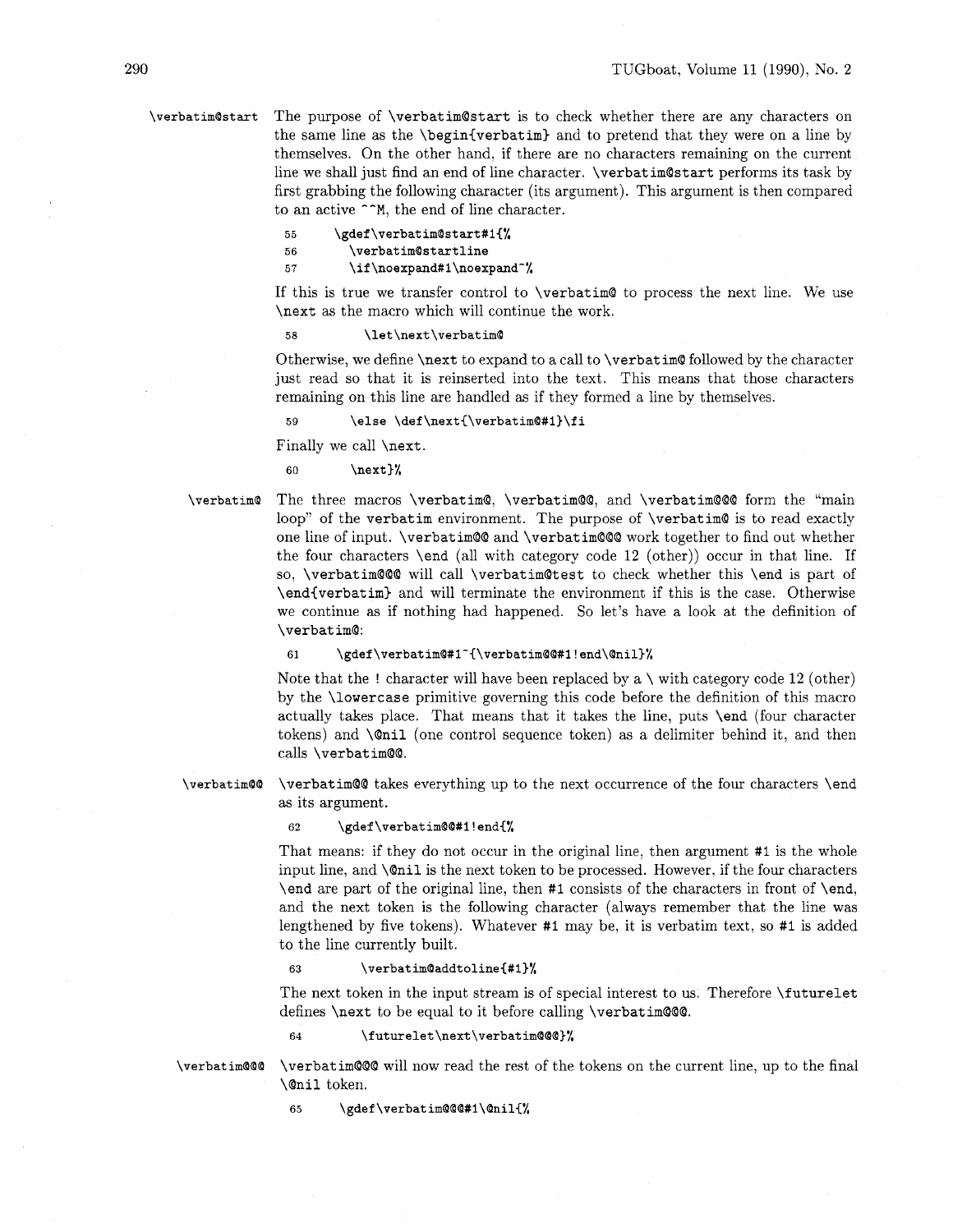If the first of the above two cases occurred, i.e. no \end characters were on that line, **#1** is empty and \next is equal to \@nil. This is easily checked.

\ifx\next\@nil 66

If so, this was a simple line. We finish it by processing the line we accumulated so far. Then we prepare to read the next line.

| 67 | \verbatim@processline |  |
|----|-----------------------|--|
| 68 | \verbatim@startline   |  |
| 69 | \let\next\verbatim@   |  |

Otherwise we have to check what follows these \end tokens.

 $70$ \else

Before we continue, it's a good idea to stop for a moment and remember where we are: We have just read the four character tokens \end and must now check whether the name of the environment (surrounded by braces) follows. To this end we define a macro called \@ternpa that reads exactly one character and decides what to do next. This macro should do the following: skip spaces until it encounters either a left brace or the end of the line. But it is important to remember which characters are skipped. The \end(optional *spaces){* characters may be part of the verbatim text, i.e, these characters must be printed.

Assume for example that the current line contains

### UUUUUU\endu{AVeryLongEnvironmentName}

As we shall soon see, the scanning mechanism implemented here will not find out that this is text to be printed until it has read the right brace. Therefore we need a way to accumulate the characters read so that we can reinsert them if necessary. The token register **\@temptokena** is used for this purpose.

Before we do this we have to get rid of the superfluous \end tokens at the end of the line. To this end we define a temporary macro whose argument is delimited by \end\@nil (four character tokens and one control sequence token) and use it on the rest of the line, after appending a  $\mathcal{C}$  leads to it. This token can never appear in #1. We use the following definition of **\@tempa** to store the rest of the line (after the first \end) in token register \toks@ which we shall use again in a moment.

#### $71$ \def\@tempa##1!end\@nil{\toks@{##1}}% 72 \@tempa#1\@nil

We mentioned already that we use token register **\@temptokena** to remember the characters we skip, in case we need them again. We initialize this with the \end we have thrown away in the call to  $\Diamond$  tempa.

#### 73 \@temptokena{!end}%

We shall now call \verbatim@test to process the characters remaining on the current line. But wait a moment: we cannot simply call this macro since we have already read the whole line. We stored its characters in token register \toks@. Therefore we use the following \edef to insert them again after the \verbatim@test token. A  $\hat{}$ M character is appended to denote the end of the line.

#### 74 \edef\next{\noexpand\verbatim@test\the\toks@\noexpand~}%

That's almost all, but we still have to now call \next to do the work.

**75 \fi \next)%** 

**\verbatim@test** We define \verbatim@test to investigate every token in turn.

76 \gdef\verbatim@test#1{%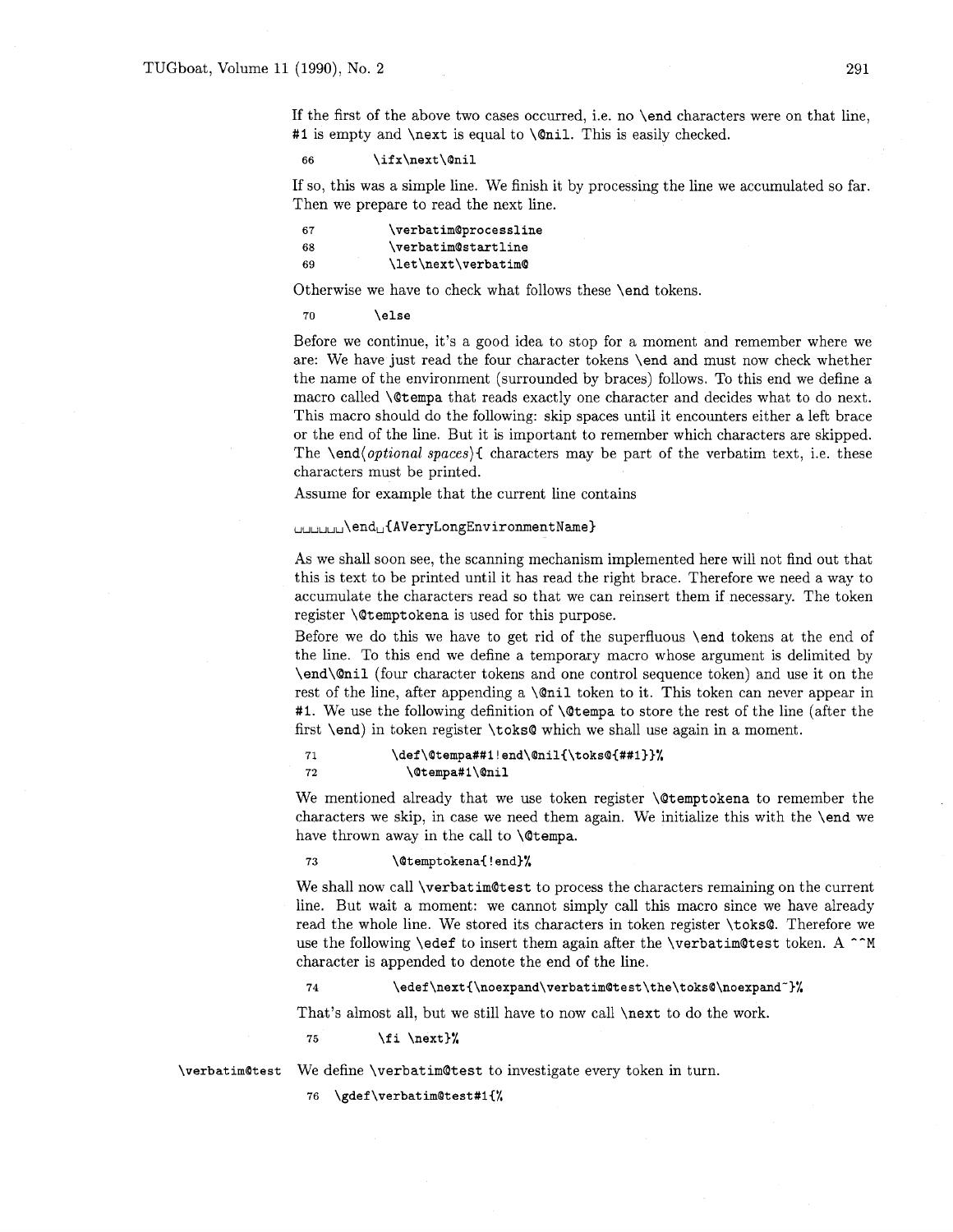First of all we set **\next** equal to **\verbatim@test** in case this macro must call itself recursively in order to skip spaces.

77 \let\next\verbatim@test

We have to distinguish four cases:

1. The next token is a **--M,** i.e. we reached the end of the line. That means that nothing special was found. Note that we use **\if** for the following comparisons so that the category code of the characters is irrelevant.

78 \if\noexpand#1\noexpand~%

We add the characters accumulated in token register **\@temptokena** to the current line. Since **\verbatim@addtoline** does not expand its argument, we have to do the expansion at this point. Then we **\let \next** equal to **\verbatim@** to prepare to read the next line.

| -79 | \expandafter\verbatim@addtoline |  |
|-----|---------------------------------|--|
| 80  | \expandafter{\the\@temptokena}% |  |
| 81  | \verbatim@processline           |  |
| 82  | <b>\verbatim@startline</b>      |  |
| 83  | \let\next\verbatim@             |  |

2. A space character follows. This is allowed, so we add it to **\@temptokena** and continue.

| -84 | \else \if\noexpand#1                          |
|-----|-----------------------------------------------|
| -85 | \@temptokena\expandafter{\the\@temptokena#1}% |

An open brace follows. This is the most interesting case. We must now collect characters until we read the closing brace and check whether they form the environment name. This will be done by **\verbatim@testend,** so here we let **\next**  equal this macro. Again we will process the rest of the line, character by character. The characters forming the name of the environment will be accumulated in **\@tempt.** We initialize this macro to expand to nothing.

| 86 | \else \if\noexpand#1\noexpand[%] |
|----|----------------------------------|
| 87 | \let\@tempc\@empty               |
| 88 | \let\next\verbatim@testend       |

Note that the [ character will be a { when this macro is defined.

4. Any other character means that the **\end** was part of the verbatim text. Add the characters to the current line and prepare to call **\verbatim@** to process the rest of the line.

| 89 | \else                           |
|----|---------------------------------|
| 90 | \expandafter\verbatim@addtoline |
| 91 | \expandafter{\the\@temptokena}% |
| 92 | \def\next{\verbatim@#1}%        |
| 93 | \fi\fi\fi                       |

The last thing this macro does is to call **\next** to continue processing.

**94 \next}%** 

**\verbatim@testend \verbat imatestend** is called when **\end(optional** spaces){ was seen. Its task is to scan everything up to the next **1** and to call **\verbatim@@testend.** If no **1** is found it must reinsert the characters it read and return to **\verbatim@.** The following definition is similar to that of **\verbatim@test:** it takes the next character and decides what to do.

> 95 \gdef\verbatim@testend#1{%

Again, we have four cases: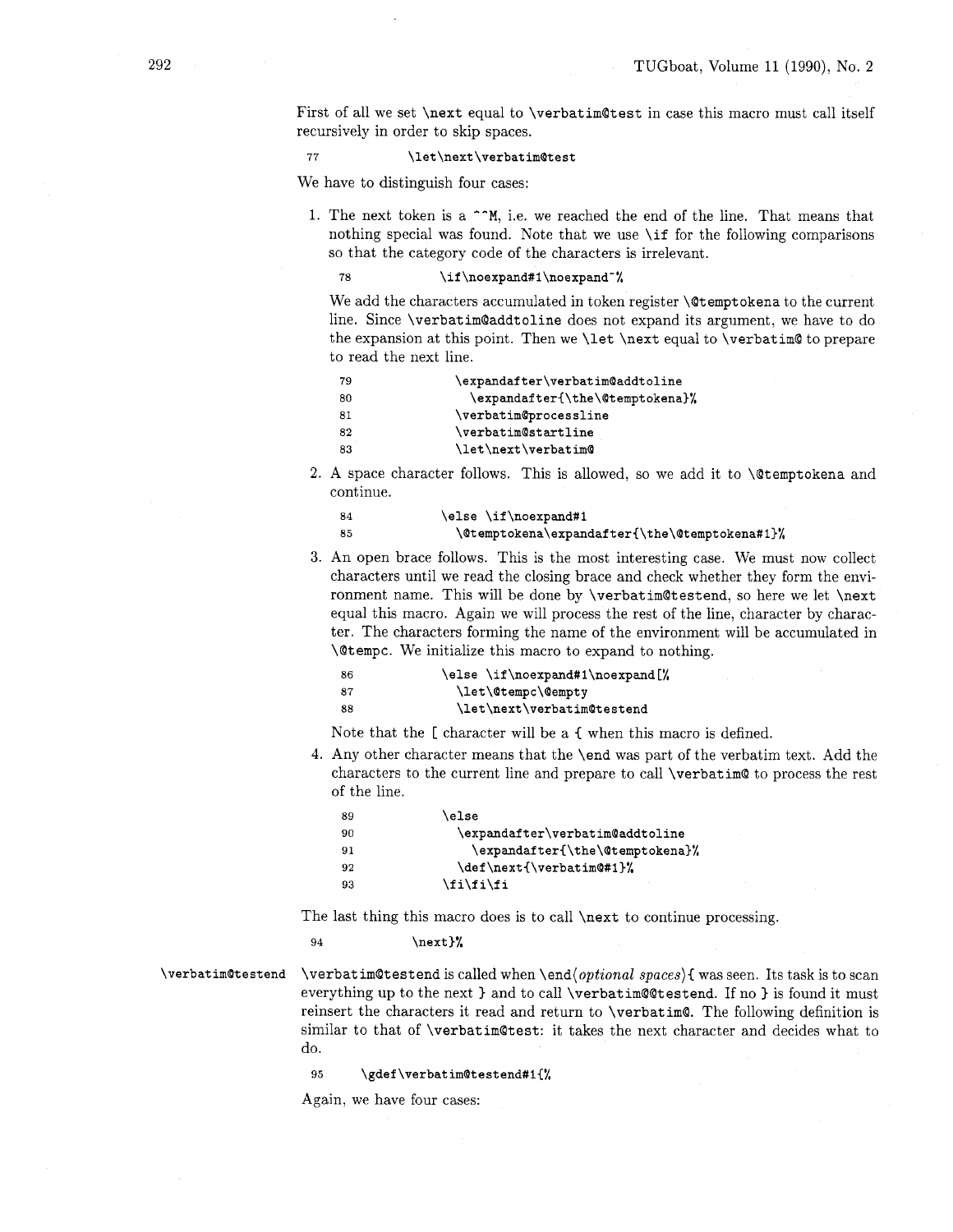1. **--M:** As no 3 is found in the current line, add the characters to the buffer. To avoid a complicated construction for expanding **\Qtemptokena** and **\Qtempc** we do it in two steps. Then we continue with **\verbat imQ** to process the next line.

| 96  | \if\noexpand#1\noexpand~%        |
|-----|----------------------------------|
| 97  | \expandafter\verbatim@addtoline  |
| 98  | \expandafter{\the\@temptokena[}% |
| 99  | \expandafter\verbatim@addtoline  |
| 100 | \expandafter{\@tempc}%           |
| 101 | \verbatim@processline            |
| 102 | <b>\verbatim@startline</b>       |
| 103 | \let\next\verbatim@              |

2. 3: Call **\verbatimQQtestend** to check if this is the right environment name.

| 104 | \else\if\noexpand#1\noexpand]% |
|-----|--------------------------------|
| 105 | \let\next\verbatim@@testend    |

**3.** \: This character must not occur in the name of an environment. Thus we stop collecting characters. In principle, the same argument would apply to other characters as well, e.g.,  $\{$ . However,  $\setminus$  is a special case, since it may be the first character of **\end.** This means that we have to look again for **\end((envzronrnent name)).** Note that we prefixed the ! by a **\noexpand** primitive, to protect ourselves against it being an active character.

| 106 | \else\if\noexpand#1\noexpand!%   |  |
|-----|----------------------------------|--|
| 107 | \expandafter\verbatim@addtoline  |  |
| 108 | \expandafter{\the\@temptokena[}% |  |
| 109 | \expandafter\verbatim@addtoline  |  |
| 110 | \expandafter{\@tempc}%           |  |
| 111 | \def\next{\verbatim@!}%          |  |

4. Any other character: collect it and continue. We cannot use **\edef** to define **\Qtempc** since its replacement text might contain active character tokens.

| 112 | \else \expandafter\def\expandafter\@tempc\expandafter |
|-----|-------------------------------------------------------|
| 113 | ${\text{}\t{$                                         |

As before, the macro ends by calling itself, to process the next character if appropriate.

**114 \next)%** 

**\verbatimQ@testend** Unlike the previous macros **\verbatimQQtestend** is simple: it has only to check if the **\end{.** . . **1** matches the corresponding **\begin{.** . . 3.

> 115 \gdef\verbatim@@testend{%

We use **\next** again to define the things that are to be done. Remember that the name of the current environment is held in **\@currenvir,** the characters accumulated by **\verbatimQtestend** are in **\Qtempc.** So we simply compare these and prepare to execute **\end{(current environment))** macro if they match. Before we do this we call **\verbatimQfinish** to process the last line. We define **\next** via **\edef** so that **\Qcurrenvir** is replaced **by** its expansion. Therefore we need **\noexpand** to inhibit the expansion of **\end** at this point.

\ifx\@tempc\@currenvir 116 117 \verbatim@finish 118 \edef\next{\noexpand\end{\@currenvir}%

Without this trick the **\end** command would not be able to correctly check whether its argument matches the name of the current environment and you'd get an interesting LAT<sub>E</sub>X error message such as:

! **\begin{verbatim\*) ended by \end{verbatim\*).**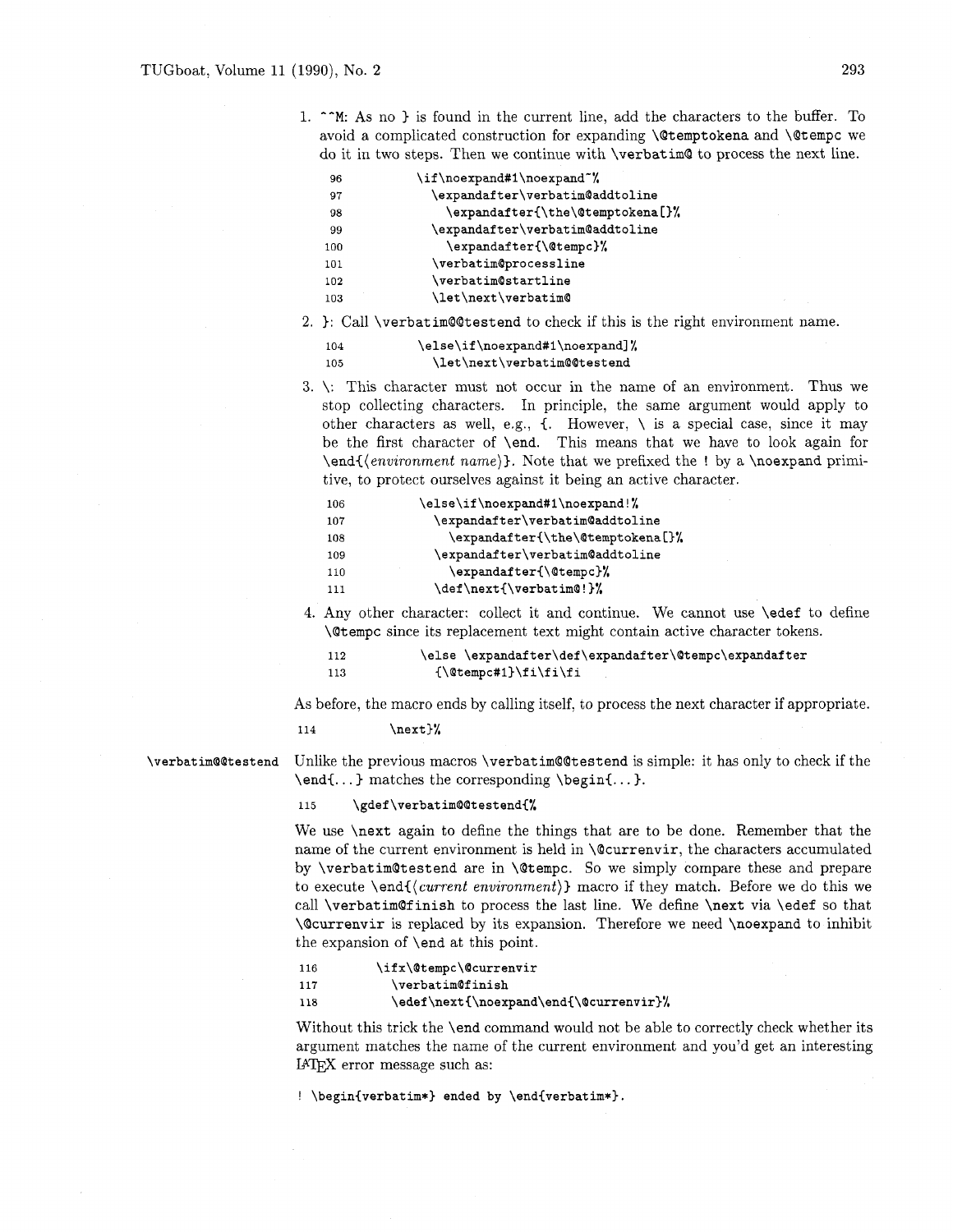But what do we do with the rest of the characters, those that remain on that line? We call \verbatim@rescan to take care of that. Its first argument is the name of the environment just ended, in case we need it again. \verbatim@rescan takes the list of characters to be reprocessed as its second argument. (This token list was inserted after the current macro by \verbat im@Q@.) Since we are still in an \edef we protect it by means of\noexpand.

119

### \noexpand\verbatim@rescan{\@currenvir}}%

If the names do not match, we reinsert everything read up to now and prepare to call \verbatim@ to process the rest of the line.

```
120\else
121
             \expandafter\verbatim@addtoline
               \expandafter{\the\@temptokena[}%
122
123
                \expandafter\verbatim@addtoline
                  \expandafter{\@tempc]}%
124
125
             \let\next\verbatim@
           \fi
126
```
Finally we call \next.

\next}% 127

\verbatim@rescan In principle \verbatimQrescan could be used to analyse the characters remaining after the  $\end{math}$  command and pretend that these were read "properly", assuming "standard" category codes are in force.<sup>2</sup> But this is not always possible (when there are unmatched curly braces in the rest of the line). Besides, we think that this is not worth the effort: After a verbatim or verbatim\* environment a new line in the output is begun anyway, and an \end(comment) can easily be put on a line by itself. So there is no reason why there should be any text here. For the benefit of the user who did put something there (a comment, perhaps) we simply issue a warning and drop them. The method of testing is explained in Appendix D, p. 376 of the T<sub>F</sub>Xbook. We use  $\sim M$ instead of the ! character used there since this is a character that cannot appear in #I. The two \noexpand primitives are necessary to avoid expansion of active characters and macros.

> One extra subtlety should be noted here: remember that the token list we are currently building will first be processed by the \lowercase primitive before TEX carries out the definitions. This means that the 'C' character in the argument to the  $\sqrt{\alpha}$  arning macro must be protected against being changed to 'c'. That's the reason why we added the  $\lvert \csc(\zeta) \rvert \rvert$  assignment above. We can now finish the argument to \lowercase as well as the group in which the category codes were changed.

```
128 \gdef\verbatim@rescan#1#2<sup>-</sup>{\if\noexpand<sup>-</sup>\noexpand#2<sup>-</sup>\else
129 \@warning{Characters dropped after '\string\end{#1}'}\fi}}
130 \endgroup
```
3.5 **The** \verbatiminput command

\verbatiminput \verbatiminput first starts a group to keep font and category changes local.

131 \def\verbatiminput{\begingroup

The right sequence of actions is crucial here. First we must check if a star follows. Then we must read the argument (the file name). Finally we must set up everything to read the contents of the file verbatim. Therefore we must not start by calling \@verbatim to change font and the category code of characters. Instead we call one

<sup>&</sup>lt;sup>2</sup> Remember that they were all read with category codes 11 (letter) and 12 (other) so that control sequences are not recognized as such.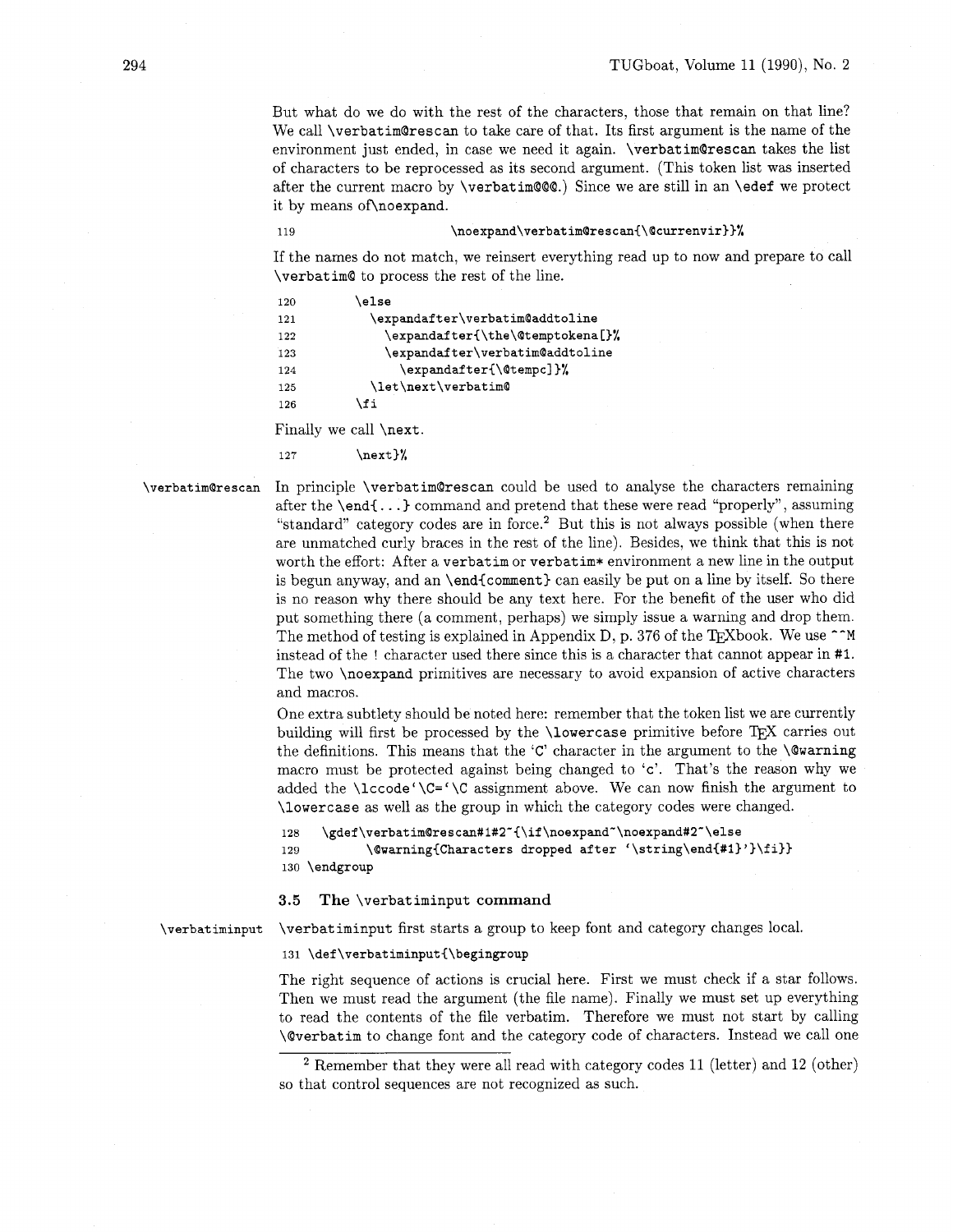of the macros \sverbatim@input or \verbatimOinput, depending on whether a star follows.

**132 \Qifstar\sverbatimQinput\verbatimQinput)** 

\sverbatim@input

\sverbatim@input reads the file name argument and sets up everything as in the \verbatim macro. Then it reads in the file, finishes off the trivlist environment started by \@verbatim and closes the group opened in \verbatiminput. This restores everything to its normal settings.

133 \def\sverbatim@input#1{\@verbatim \@input{#1}\endtrivlist\endgroup\@doendpe} 134

\verbatim@input is nearly the same; it additionally calls \frenchspacing and \verbatim@input \@vobeyspaces (as in \verbatim and \verb).

135 \def\verbatim@input#1{\@verbatim

\frenchspacing \@vobeyspaces 136

\@input{#1}\endtrivlist\endgroup\@doendpe} 137

### **3.6 Redefinition of the** \verb **command.**

The implementation here has the following advantage over that in the original IATFX: it will not accept that the end of the input line is reached before the verbatim text has ended. Instead, it will end the verbatim text and generate an error message.

\verb We need special category codes during the definition: the end of line character  $(\uparrow \uparrow M)$ must be an active character. We do this in the same way as above:

```
138 \begingroup
      \lvert \ldots \rvert139
      \lowercase{%
140
141
        \gdef\verb{\begingroup
```
We use here \verbatimQfont rather than switching directly to \tt.

**142 \verbat imQf ont** 

Now we make the end of line character active and define it to restore everything back to normal and to signal an error.

**143 \def-{\endgroup\Qlatexerr(\string\verb\space command ended by 144 end of line.)\Qehc)%** 

The rest is copied from latex. tex where we have replaced one macro ( $\Diamond$ verb) by its expansion.

```
\let\do\@makeother \dospecials
145
       \@ifstar\@sverb{\@vobeyspaces \frenchspacing \@sverb}}}
146
147 \endgroup
```
\@sverb

\@sverb gains control when we are ready to look for the delimiting character. It reads it and defines this character to be equivalent to the \endgroup primitive. 1.e. it will restore everything to normal when it occurs for the second time. But this is not enough: if the first character of \verb's argument is a space and if a line break occurs at this point the space will still disappear. To avoid this we include an empty \hboxC) at the beginning.

```
148 \def\@sverb#1{%
```
- \catcode'#1\active 149
- \lccode'\"'#1% 150
- 151 \lowercase{\let"\endgroup}%
- \leavevmode\null} 152